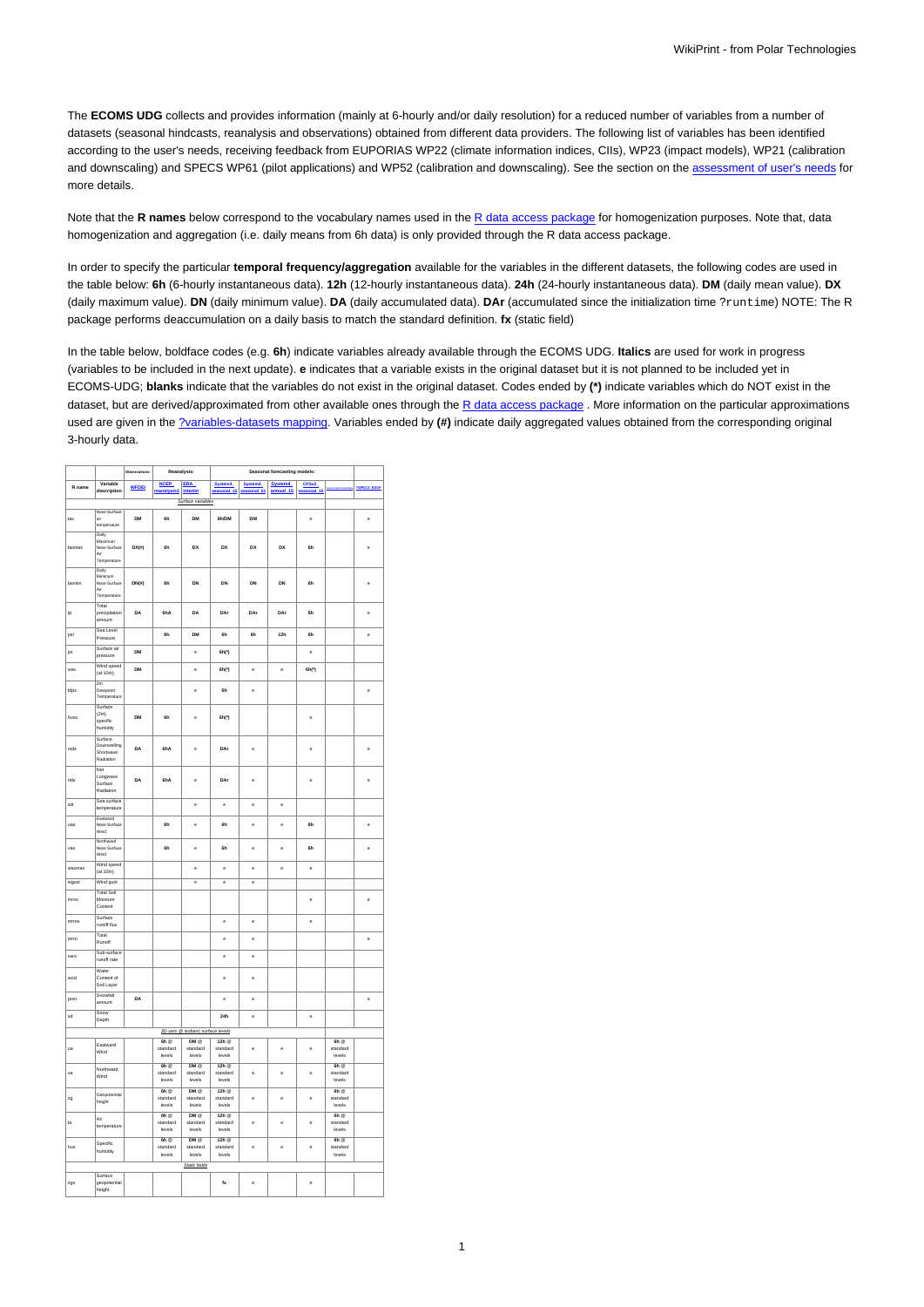#### **@ standard Levels: 1000,850,700,500,300,200 mb, except for hus, which is not available at 200mb in some models**

**Data Homogeneization:** The different nature of the datasets, and the idiosyncratic naming and storage conventions often applied by the modelling centres, makes necessary an homogenization across datasets in order to implement a truly user-friendly toolbox for data access. To this aim, the [R](https://meteo.unican.es/trac/wiki/udg/ecoms/RPackage) [package for data access](https://meteo.unican.es/trac/wiki/udg/ecoms/RPackage) has been developed. Data homogenization is achieved through the creation of a common vocabulary. The particular variables of each dataset are then translated -and transformed if necessary- into the common vocabulary by means of a dictionary. Both features -vocabulary and dictionary- are described [here.](https://meteo.unican.es/trac/wiki/udg/ecoms/RPackage/homogeneization) In particular, some typical transformations performed by the loadECOMS interface are deaccumulation of initialization-accumulated variables to daily accumulated (i.e.: **DAr** --> **DA**) and scaling and/or offset of variables to match standard units (e.g. -273.15 for conversion K --> ºC).

# **DATASETS**

## **WFDEI (provided by the EU-funded WATCH project)**

The WATCH-Forcing-Data-ERA-Interim: [?WFDEI](http://www.eu-watch.org/data_availability) was produced post-WATCH using WFD methodology applied to ERA-Interim data. It is a meteorological forcing dataset extending into early 21st C (1979 ? 2012). Eight meteorological variables at 3-hourly time steps, and as daily averages, for the global land surface at 0.5º x 0.5º resolution.

#### **?NCEP\_ reanalysis1 (provided by NCEP/NCAR)**

A subset of predictors commonly used in statistical downscaling.

## **ERA\_interim (provided by ECMWF)**

A subset of predictors commonly used in statistical downscaling (daily means at 2º resolution). This information has been downloaded from the ECMWF's MARS, degraded to a common 2 degrees grid and post-processed computing daily means based on the original 6 hourly fields when required. Therefore, this dataset is a degraded and subset of the original ERA-Interim reanalysis dataset, which is freely available via [?ECMWF servers](http://www.ecmwf.int/en/research/climate-reanalysis/era-interim) at original resolution.

This dataset is used in the framework of different international initiatives (such as CORDEX-ESD and VALUE) in order to have a standard predictor dataset and to facilitate the work of the contributing downscaling groups. More information [?here.](http://meteo.unican.es/trac/wiki/udg/esd)

## **System4 (provided by ECMWF)**

The [?System 4](http://old.ecmwf.int/products/changes/system4/technical_description.html) seasonal forecasting system became operational in November 2011. The corresponding hindcast is archived in the Meteorological Archival and Retrieval System [\(?MARS\)](http://old.ecmwf.int/services/archive/), the main data repository at the ECMWF, as a colection of GRIB-1 files at 0.75° spatial resolution. The downloaded data has been exposed as three different virtual datasets:

- **[?System4\\_seasonal\\_15](http://www.meteo.unican.es/tds5/catalogs/system4/System4Datasets.html?dataset=system4/System4_Seasonal_15Members.ncml)**: There are twelve initializations (hereafter called runtimes) per year (the first of January, February, ...), each with 15 members running for 7 months (hereafter called simply times). Period: 1981-2010.
- **[?System4\\_seasonal\\_51](http://www.meteo.unican.es/tds5/catalogs/system4/System4Datasets.html?dataset=system4/System4_Seasonal_51Members.ncml)**: There are only four runtimes per year (the first of February, May, August and November), each with 51 members running for 7 months. Period: 1981-2010.
- **[?System4\\_annual\\_15](http://www.meteo.unican.es/tds5/catalogs/system4/System4Datasets.html?dataset=system4/System4_Annual_15Members.ncml)**: There are four runtimes per year each with 15 members, but the forecasts run for 13 months. Period: 1981-2010.

A preliminary [validation report](https://meteo.unican.es/trac/attachment/wiki/udg/ecoms/dataserver/datasets/validation_report_System4_15members_precip.pdf) produced in SPECS (milestone MS22) is available for precipitation (System4\_seasonal\_15). The reports for all datasets and variables will be produced after feedback with end-users.

## **CFSv2 (provided by NCEP)**

The [?CFS version 2](http://cfs.ncep.noaa.gov) seasonal forecasting model became operational at NCEP in March 2011. The corresponding [?retrospective CFSv2](http://cfs.ncep.noaa.gov/cfsv2.info/CFSv2.Reforecast.Data.doc) forecast dataset is stored in the [?NOMADS server](http://nomads.ncdc.noaa.gov/data.php?name=access#cfs-refor) as a collection of GRIB-2 files at 1º spatial resolution. The downloaded data is exposed as a single virtual dataset:

• **[?CFSv2\\_seasonal](http://www.meteo.unican.es/tds5/catalogs/cfs/cfsDatasets.html?dataset=cfsrr/CFSv2_Seasonal.ncml)**. There are four initializations (4 cycles) from every 5th day (thus providing on average 24 members per month) running for 9 months (see [?the CFSv2 member configuration](http://meteo.unican.es/trac/wiki/udg/ecoms/dataserver/datasets/CFSv2) for more detailed information of member construction). Period: 1982-2010. **Note:** For better comparability with other hindcasts, the [R data access package](https://meteo.unican.es/trac/wiki/udg/ecoms/RPackage) defines by default an ensemble of 15 members for each lead month and forecast season.

#### **SMHI-EC-EARTH\_EUPORIAS hindcast (provided by SMHI)**

The downloaded data is exposed as a single virtual dataset: